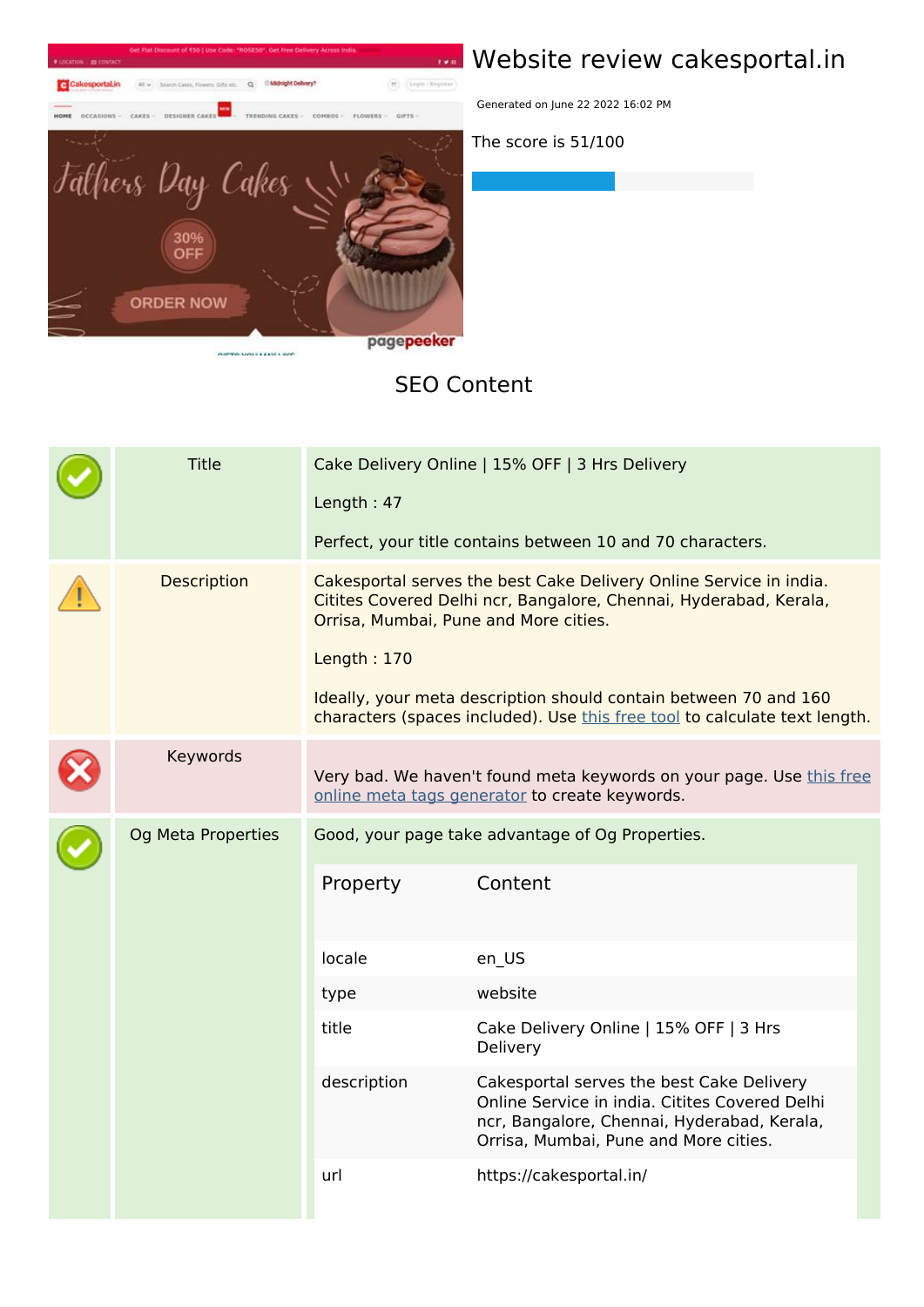### **SEO Content**

|  |          | site_name        |                                                                                                                                                                                                                                                                                                                        | Cakesportal   Online cake delivery                                                                                                                                                                                                                                                                                                                                                                                                                                                                                                                                                                                                                                                                                                              |                      |                      |                                                                                              |
|--|----------|------------------|------------------------------------------------------------------------------------------------------------------------------------------------------------------------------------------------------------------------------------------------------------------------------------------------------------------------|-------------------------------------------------------------------------------------------------------------------------------------------------------------------------------------------------------------------------------------------------------------------------------------------------------------------------------------------------------------------------------------------------------------------------------------------------------------------------------------------------------------------------------------------------------------------------------------------------------------------------------------------------------------------------------------------------------------------------------------------------|----------------------|----------------------|----------------------------------------------------------------------------------------------|
|  |          | updated time     |                                                                                                                                                                                                                                                                                                                        | 2022-06-19T02:53:43+05:30                                                                                                                                                                                                                                                                                                                                                                                                                                                                                                                                                                                                                                                                                                                       |                      |                      |                                                                                              |
|  |          | image            |                                                                                                                                                                                                                                                                                                                        | https://cakesportal.in/wp-content/uploads/2022<br>/03/Single-Red-Heart-Anniversary-Combo.jpg                                                                                                                                                                                                                                                                                                                                                                                                                                                                                                                                                                                                                                                    |                      |                      |                                                                                              |
|  |          | image:secure_url |                                                                                                                                                                                                                                                                                                                        |                                                                                                                                                                                                                                                                                                                                                                                                                                                                                                                                                                                                                                                                                                                                                 |                      |                      | https://cakesportal.in/wp-content/uploads/2022<br>/03/Single-Red-Heart-Anniversary-Combo.jpg |
|  |          | image:width      |                                                                                                                                                                                                                                                                                                                        | 960                                                                                                                                                                                                                                                                                                                                                                                                                                                                                                                                                                                                                                                                                                                                             |                      |                      |                                                                                              |
|  |          | image:height     |                                                                                                                                                                                                                                                                                                                        | 960                                                                                                                                                                                                                                                                                                                                                                                                                                                                                                                                                                                                                                                                                                                                             |                      |                      |                                                                                              |
|  |          | image:alt        |                                                                                                                                                                                                                                                                                                                        | Single Red Heart Anniversary Combo                                                                                                                                                                                                                                                                                                                                                                                                                                                                                                                                                                                                                                                                                                              |                      |                      |                                                                                              |
|  |          | image:type       |                                                                                                                                                                                                                                                                                                                        | image/jpeg                                                                                                                                                                                                                                                                                                                                                                                                                                                                                                                                                                                                                                                                                                                                      |                      |                      |                                                                                              |
|  |          |                  |                                                                                                                                                                                                                                                                                                                        |                                                                                                                                                                                                                                                                                                                                                                                                                                                                                                                                                                                                                                                                                                                                                 |                      |                      |                                                                                              |
|  | Headings | H1<br>3          | H <sub>2</sub><br>2                                                                                                                                                                                                                                                                                                    | H3<br>12                                                                                                                                                                                                                                                                                                                                                                                                                                                                                                                                                                                                                                                                                                                                        | H4<br>$\overline{7}$ | H <sub>5</sub><br>48 | H <sub>6</sub><br>0                                                                          |
|  |          |                  | • [H3] picked for you<br>• [H3] Popular Cities<br>• [H3] latest stories !<br>$\bullet$ [H3] Login<br>• [H3] Register<br>$\bullet$ [H4] Cart<br>• [H4] Legal Info<br>• [H4] Helpful Links<br>• [H5] Cake by price<br>• [H5] Premium Gifts<br>• [H5] Combos<br>• [H5] Photo Cakes<br>• [H5] Flowers<br>• [H5] Half Cakes | • [H1] Order Cakes Online in India<br>• [H1] How to Order a Designer Cake Online<br>• [H2] What Our Customer Says About Our Service?<br>• [H2] Our Cake Delivery Service Available In India<br>• [H3] gifts you may like<br>• [H3] Cakes by flavours<br>• [H3] gift by occasionsView More<br>• [H3] Top cakes & flowersView More<br>• [H3] Looking for Same Day or Midnight Cake Delivery?<br>• [H3] Cakesportal Florist Pvt Ltd<br>• [H3] Shipping details<br>• [H4] □ Midnight Delivery?<br>• [H4] □ Midnight Delivery?<br>• [H4] Find Gifts Quickly via Links<br>• [H4] Cutomer service<br>• [H5] Fathers day Cakes<br>• [H5] All Cakesportal Cakes<br>• [H5] Newly Listed Cakes & Flowers<br>• [H5] Trending Cakes<br>• [H5] Designer Cakes |                      |                      |                                                                                              |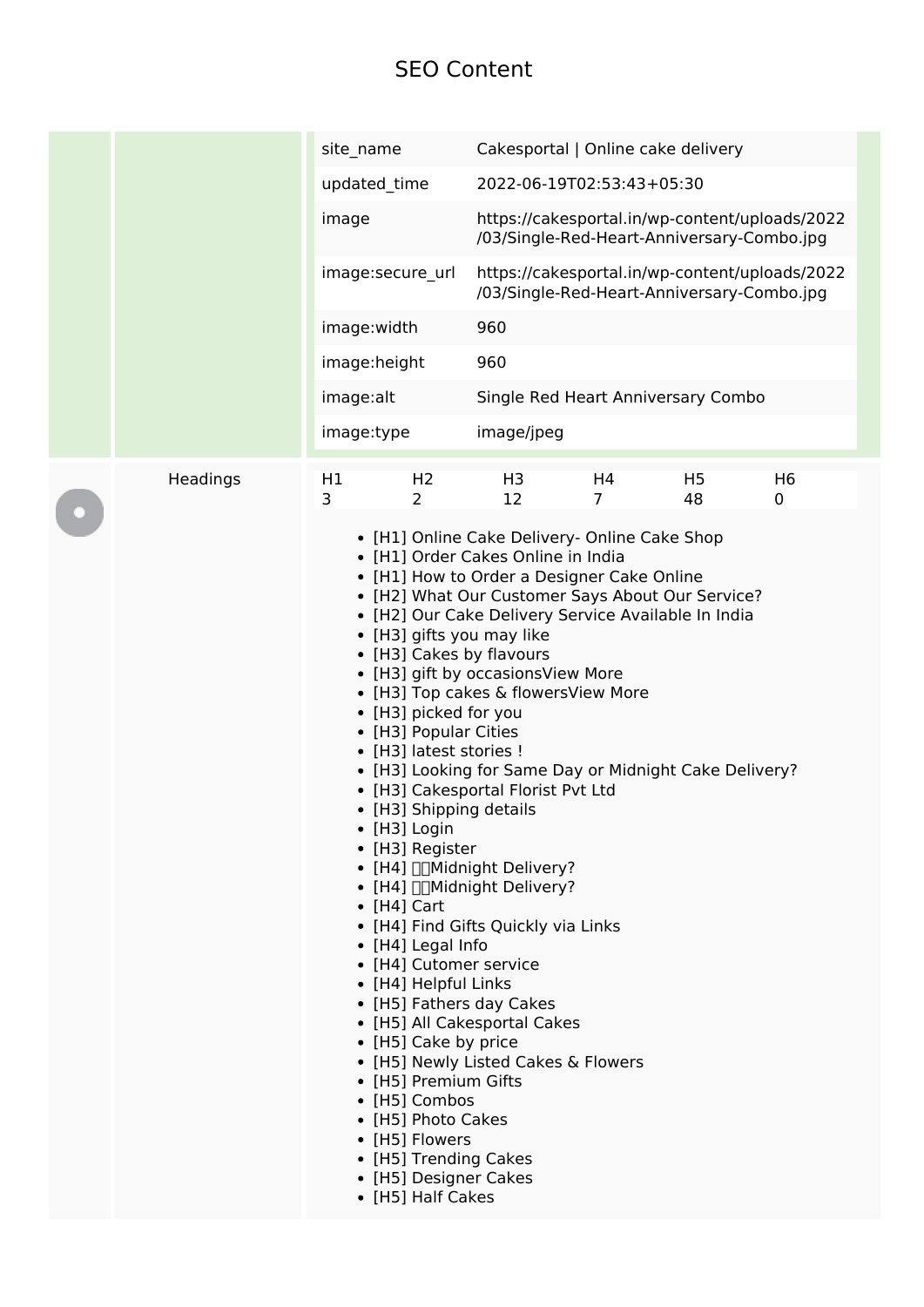|                        | • [H5] Heart Shape Cakes<br>• [H5] Red Velvet Cake<br>• [H5] BlackForest<br>• [H5] Chocolate Truffle cakes<br>• [H5] Chocolate Cakes<br>• [H5] Pineapple Cakes<br>• [H5] Fruit Cakes<br>• [H5] Butterscotch cakes<br>• [H5] Coffee Cakes<br>• [H5] Pull Me Up Cakes<br>• [H5] Mango Cakes<br>• [H5] Caramel Cakes<br>• [H5] Pinata Cakes<br>• [H5] Vanilla Cakes<br>• [H5] Strawberry Cakes<br>• [H5] Birthday<br>• [H5] Anniversary Gifts<br>• [H5] For Her<br>• [H5] For Him<br>• [H5] Delhi NCR<br>• [H5] Bangalore Cake<br>• [H5] Mumbai Gifts<br>• [H5] Cake Delivery In Gurgaon<br>• [H5] Pune Gifts<br>• [H5] Hyderabad Gifts<br>• [H5] Cake in Lucknow<br>• [H5] Chennai<br>• [H5] Cake in Ahmedabad<br>• [H5] Patna<br>• [H5] Cake in Kolkata<br>$\bullet$ [H5] Jaipur<br>• [H5] Meerut<br>• [H5] FASTEST DELIVERY - 3 HOURS<br>• [H5] MIDNIGHT CAKES DELIVERY<br>• [H5] TRUST WITH GOOGLE<br>• [H5] Why Are Most of the Cakes Round?<br>• [H5] Why Are Cakes Used For Celebrations? |
|------------------------|-----------------------------------------------------------------------------------------------------------------------------------------------------------------------------------------------------------------------------------------------------------------------------------------------------------------------------------------------------------------------------------------------------------------------------------------------------------------------------------------------------------------------------------------------------------------------------------------------------------------------------------------------------------------------------------------------------------------------------------------------------------------------------------------------------------------------------------------------------------------------------------------------------------------------------------------------------------------------------------------------|
| Images                 | We found 66 images on this web page.<br>9 alt attributes are empty or missing. Add alternative text so that<br>search engines can better understand the content of your images.                                                                                                                                                                                                                                                                                                                                                                                                                                                                                                                                                                                                                                                                                                                                                                                                               |
| <b>Text/HTML Ratio</b> | Ratio: 8%<br>This page's ratio of text to HTML code is below 15 percent, this means<br>that your website probably needs more text content.                                                                                                                                                                                                                                                                                                                                                                                                                                                                                                                                                                                                                                                                                                                                                                                                                                                    |
| Flash                  | Perfect, no Flash content has been detected on this page.                                                                                                                                                                                                                                                                                                                                                                                                                                                                                                                                                                                                                                                                                                                                                                                                                                                                                                                                     |
| Iframe                 | Great, there are no Iframes detected on this page.                                                                                                                                                                                                                                                                                                                                                                                                                                                                                                                                                                                                                                                                                                                                                                                                                                                                                                                                            |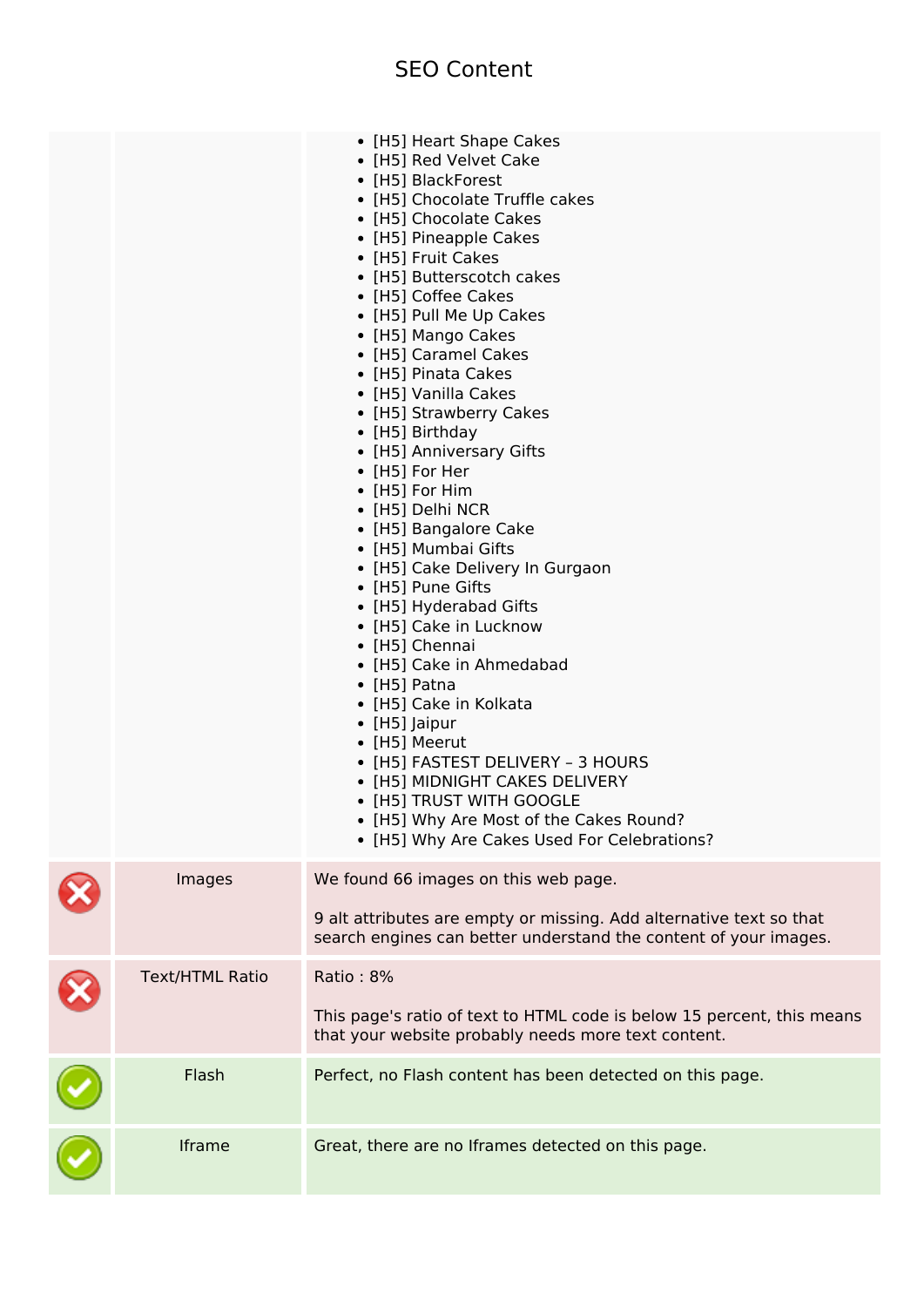### **SEO Links**

| <b>URL Rewrite</b>                | Good. Your links looks friendly!                                                     |
|-----------------------------------|--------------------------------------------------------------------------------------|
| Underscores in the<br><b>URLs</b> | Perfect! No underscores detected in your URLs.                                       |
| In-page links                     | We found a total of 0 links including 0 link(s) to files                             |
| <b>Statistics</b>                 | External Links: noFollow 0%<br>External Links: Passing Juice 0%<br>Internal Links 0% |

| Anchor | i ype | Juice |
|--------|-------|-------|
|        |       |       |

### **SEO Keywords**

|  | Keywords Cloud | online gifts Cakes flowers delivery birthday |
|--|----------------|----------------------------------------------|
|  |                | mugs valentines day cake                     |

# **Keywords Consistency**

| Keyword  | Content | Title | Keywords | Description | Headings |
|----------|---------|-------|----------|-------------|----------|
| cakes    | 150     | ×     | ×        |             |          |
| cake     | 112     |       | ×        |             |          |
| delivery | 106     |       | ×        |             |          |
| gifts    | 92      | ×     | ×        | ×           |          |
| day      | 91      | ×     | ×        | ×           |          |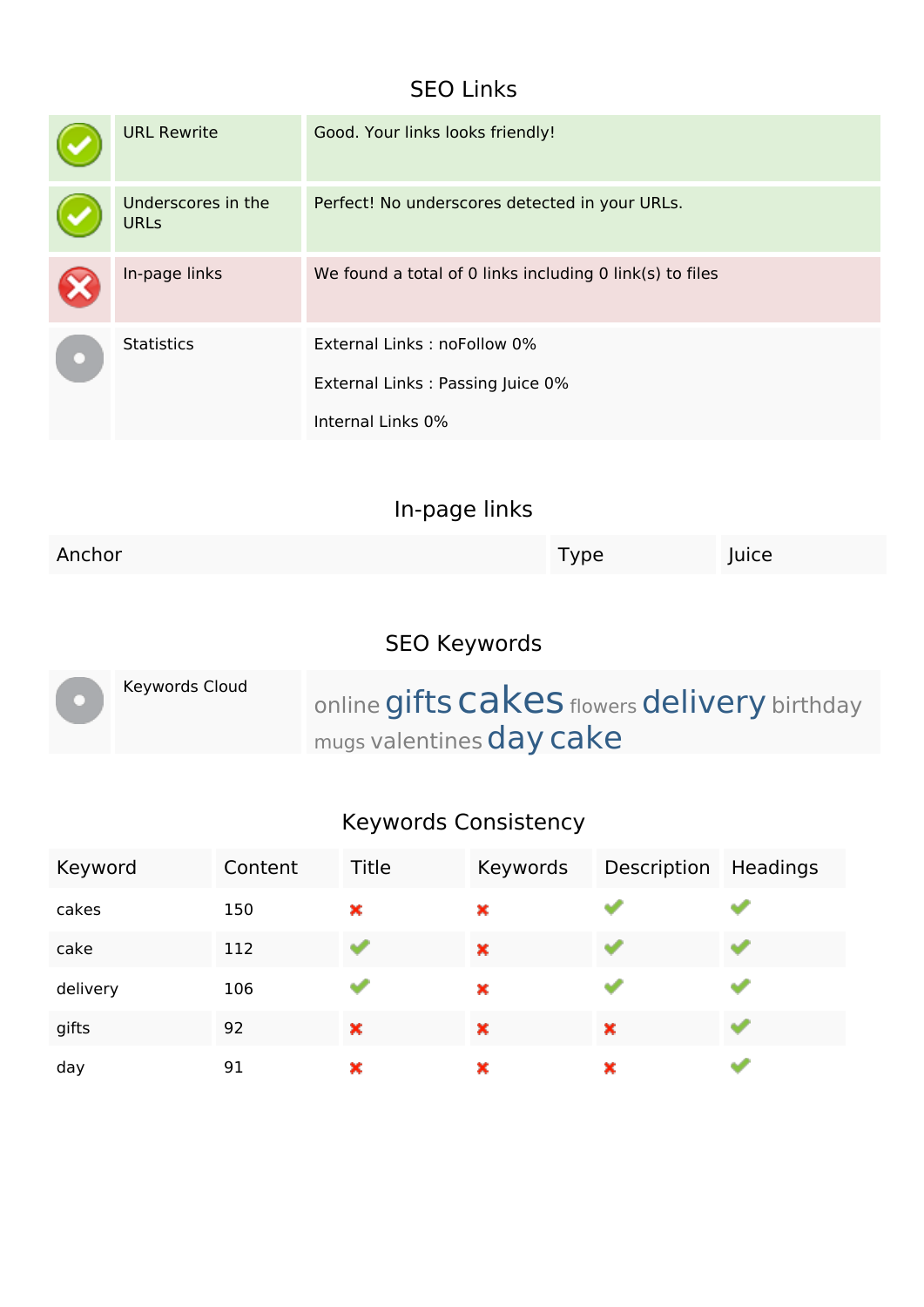### **Usability**

| Url                | Domain: cakesportal.in<br>Length: $14$            |
|--------------------|---------------------------------------------------|
| Favicon            | Great, your website has a favicon.                |
| Printability       | We could not find a Print-Friendly CSS.           |
| Language           | Good. Your declared language is en.               |
| <b>Dublin Core</b> | This page does not take advantage of Dublin Core. |

#### **Document**

| Doctype                | HTML 5                                                                                                                                                                                                                                                                                                         |
|------------------------|----------------------------------------------------------------------------------------------------------------------------------------------------------------------------------------------------------------------------------------------------------------------------------------------------------------|
| Encoding               | Perfect. Your declared charset is UTF-8.                                                                                                                                                                                                                                                                       |
| <b>W3C Validity</b>    | Errors: 117<br>Warnings: 1                                                                                                                                                                                                                                                                                     |
| <b>Email Privacy</b>   | Warning! At least one email address has been found in the plain text.<br>Use free antispam protector to hide email from spammers.                                                                                                                                                                              |
| <b>Deprecated HTML</b> | Deprecated tags<br>Occurrences<br><font><br/>20<br/>Deprecated HTML tags are HTML tags that are no longer used. It is<br/>recommended that you remove or replace these HTML tags because<br/>they are now obsolete.</font>                                                                                     |
| <b>Speed Tips</b>      | Excellent, your website doesn't use nested tables.<br>Too bad, your website is using inline styles.<br>×<br>Too bad, your website has too many CSS files (more than 4).<br>×<br>Too bad, your website has too many JS files (more than 6).<br>×<br>Too bad, your website does not take advantage of gzip.<br>× |